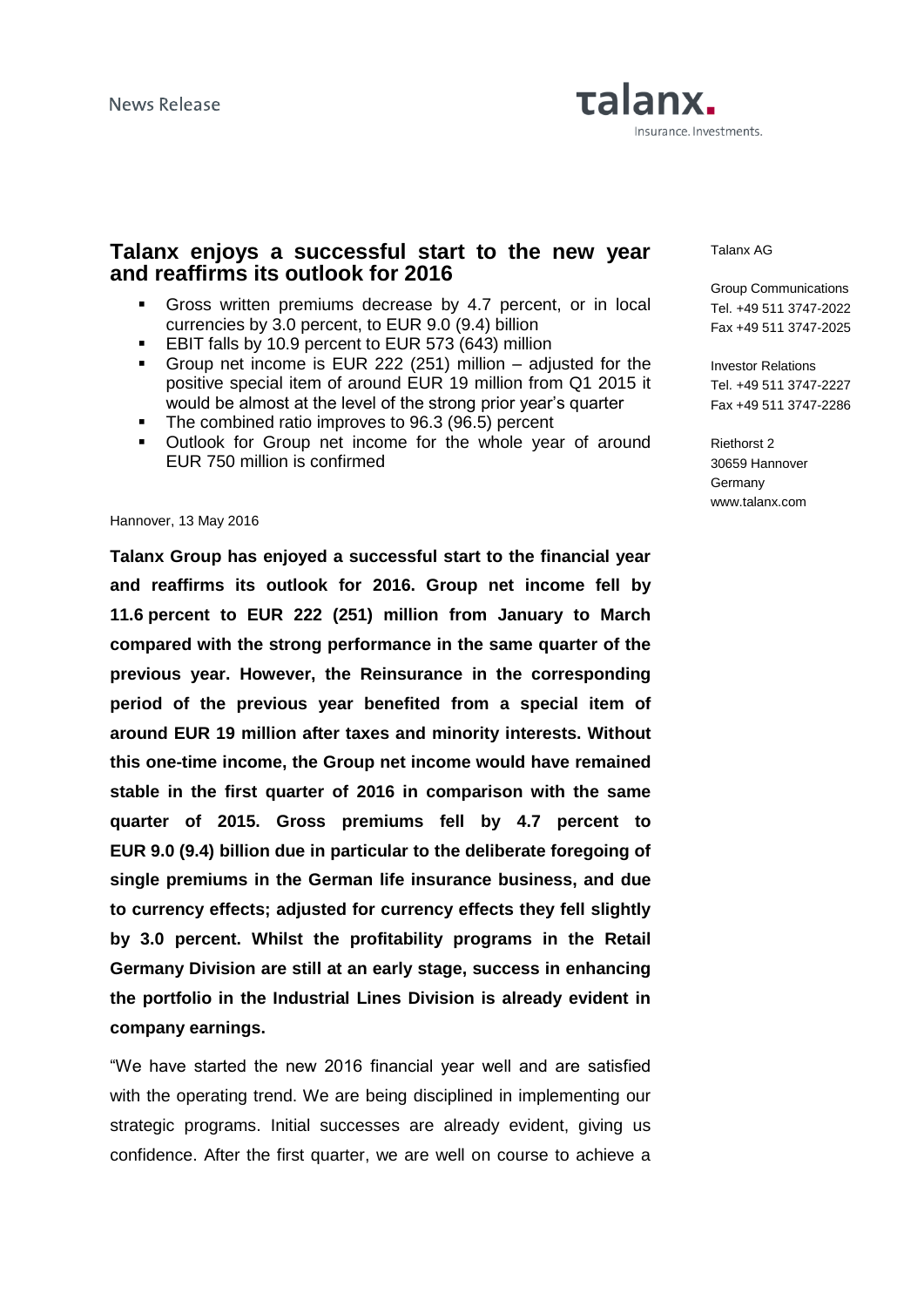

Group net income of around EUR 750 million in the current year as forecast," said Herbert K Haas, Chairman of Talanx AG.

In comparison to the prior year period, the Group recorded a lower large loss burden of EUR 123 (156) million in the first quarter, which therefore remained within the allocated large loss budget of EUR 264 million. In the first quarter, large losses were incurred due to man-made losses in the Industrial Lines Division as well as from an earthquake in Taiwan in February. Large losses worth EUR 67 (94) million were attributed to Primary Insurance, and Reinsurance posted a large loss of EUR 56 (62) million.

In spite of the prudential reserving policy in the period, the combined ratio improved slightly by 0.2 percentage points to 96.3 (96.5) percent. The underwriting result across the Group fell by 8.5 percent to EUR -422 (-389) million, primarily due to the share of German life insurance clients in the net investment income. Net investment income rose slightly by 2.6 percent to EUR 1.0 (1.0) billion. This growth can mainly be attributed to a rise in extraordinary net investment income, which is used essentially to finance the additional interest reserve in the Retail Germany Division. The ordinary net investment income fell quarter on quarter due to the loss of the special item in the Life/Health Reinsurance Division.

The operating profit (EBIT) fell to EUR 573 (643) million. As is the case in the premium trend and Group net income, the negative impact of the global currency market fluctuations was evident here as compared with the same period of the previous year. Exchange rate gains therefore fell to EUR 32 (83) million. Group net income stood at EUR 222 (251) million in the first quarter, representing a fall of 11.6 percent. In the corresponding period of the previous year, the above-mentioned special item of EUR 19 million from Life/Health Reinsurance had a positive effect on Group net income. The earnings per share in the first quarter of 2016 stood at EUR 0.88 (0.99).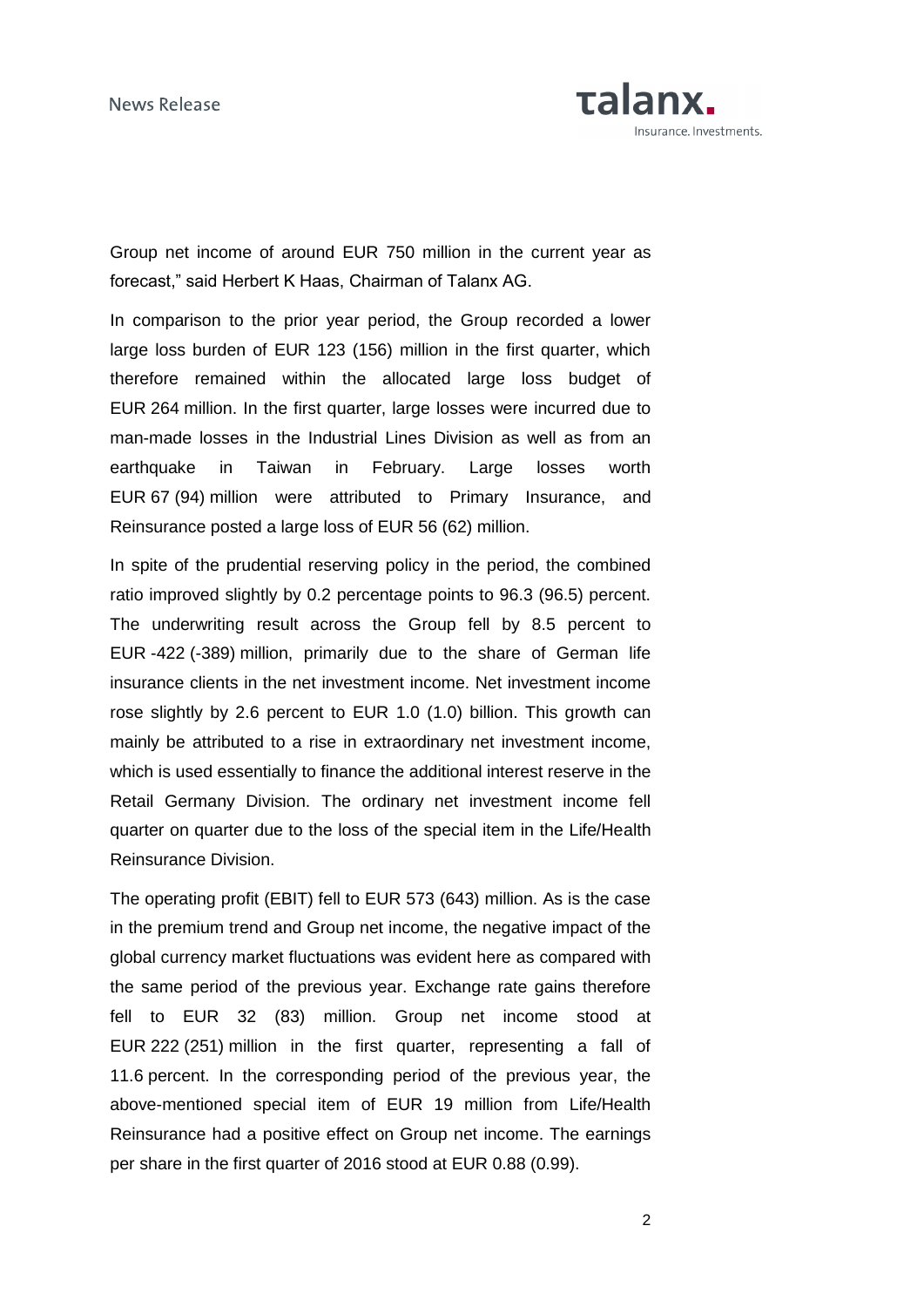

Talanx also published the 2015 reports from risk management together with the quarterly results. They show that the Group continues to be well capitalised. The Group was granted BaFin approval for its internal group model at the end of November 2015. In the Solvency II ratio, the capitalisation of the Group was a healthy 171 (182) percent without applicable transitionals at the end of 2015. For internal financial controlling and risk budgeting, Talanx applies another definition by which no discounts are made for minority shares and the internal modelling of operational risks is taken into consideration. From this perspective, the capitalisation ratio was even higher at 253 (299) percent.

### **Industrial Lines: Gross premium growth and improved underwriting**

Gross written premiums rose by 1.7 percent to EUR 1.9 (1.9) billion in the Industrial Lines Division. Adjusted for currency effects, the increase was greater still at 2.5 percent. The Switzerland and United Kingdom branches were the main contributors to growth in premiums.

The combined ratio improved in the segment by 1.3 percentage points to 97.6 (98.9) percent. The initial success in optimising the risk/premium ratio can be seen in the Property, Transport and Motor portfolios. The improvement in the combined ratio also resulted in a higher underwriting profit of EUR 13 (6) million. The Industrial Lines Division posted a slight fall in net investment income to EUR 50 (53) million. The operating profit rose by 2.8 percent to EUR 74 (72) million in comparison to the same period of the previous year. Industrial Lines contributed EUR 48 (47) million to the Group net income.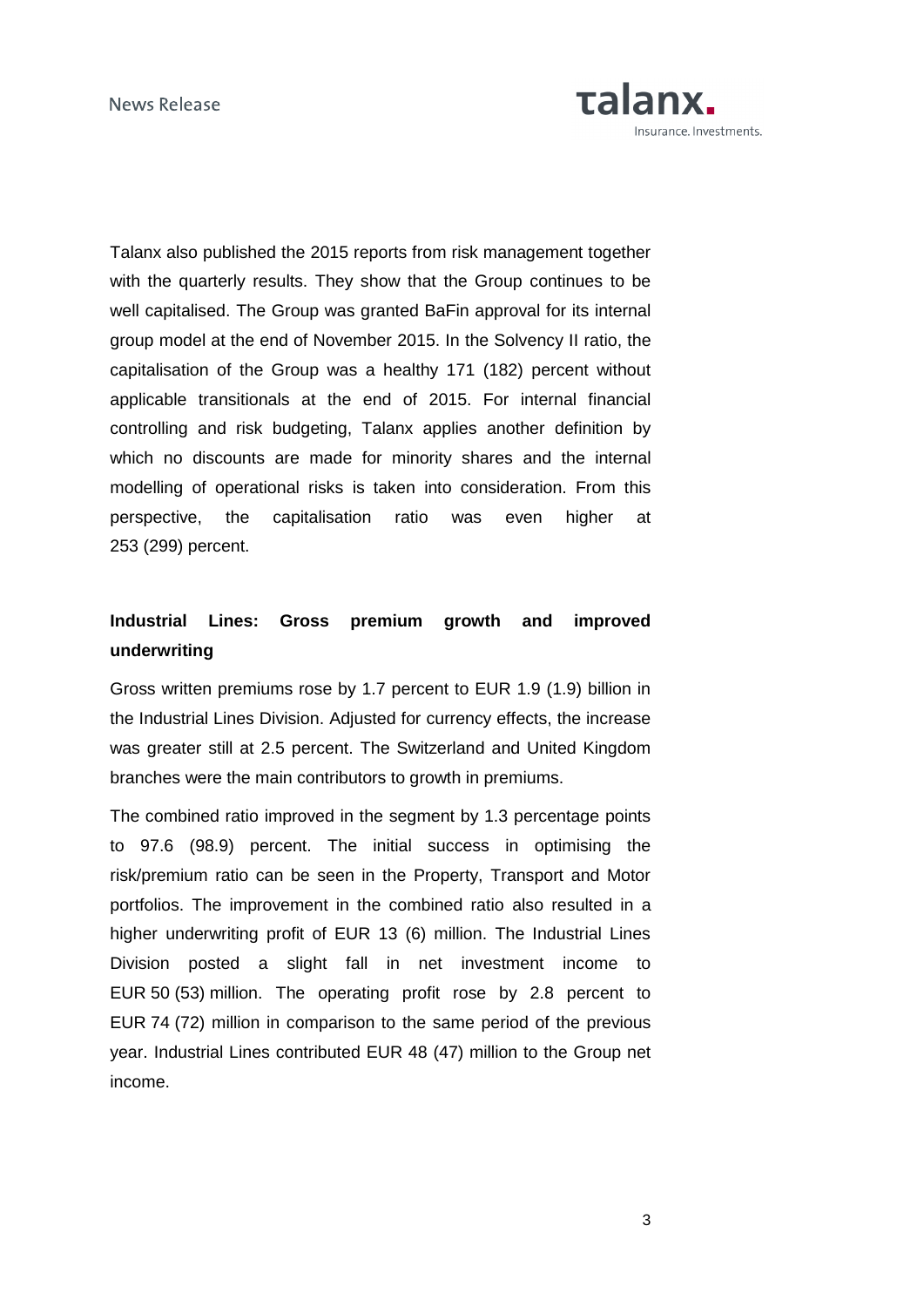

### **Retail Germany: Planned reduction of single premiums in life insurance**

The Retail Germany Division posted gross premium income of EUR 1.9 (2.1) billion in the first quarter of 2016. This mainly reflects the planned reduction in single premium business in life insurance because of the persistently low interest rate level. In addition, the corresponding quarter of the previous year had also gone exceptionally well: overhang from 2014 had a positive effect on the premium income in the first quarter of 2015. The gross premiums in life insurance business to 31 March fell as expected by 15.9 percent to EUR 1.2 (1.4) billion. The property/casualty division posted a slight erosion in premiums with premium income of EUR 749 (762) million.

The combined ratio rose by 3.3 percentage points to 103.8 (100.5) percent in the reporting period in comparison to the same quarter of the previous year. Investments for modernising the business division are included in the increase. These investments alone account for a rise of around 2.3 percentage points. Without the investment in the realignment of the division, the combined ratio would have risen by only one percentage point.

The underwriting result in the business division in the corresponding period was 21.9 percent lower at EUR -478 (-392) million. The fall is almost entirely attributable to the participation of life insurance policyholders in the net investment income. The fall in the underwriting result in property/casualty insurance can be mainly attributed to the investment in the realignment of the division.

The net investment income increased by 20.2 percent to EUR 535 (445) million as a result of the realisation of hidden reserves to finance the additional interest reserve.

The EBIT declined to EUR 47 (57) million. Without investment in the realignment of the division, it would have remained almost at the same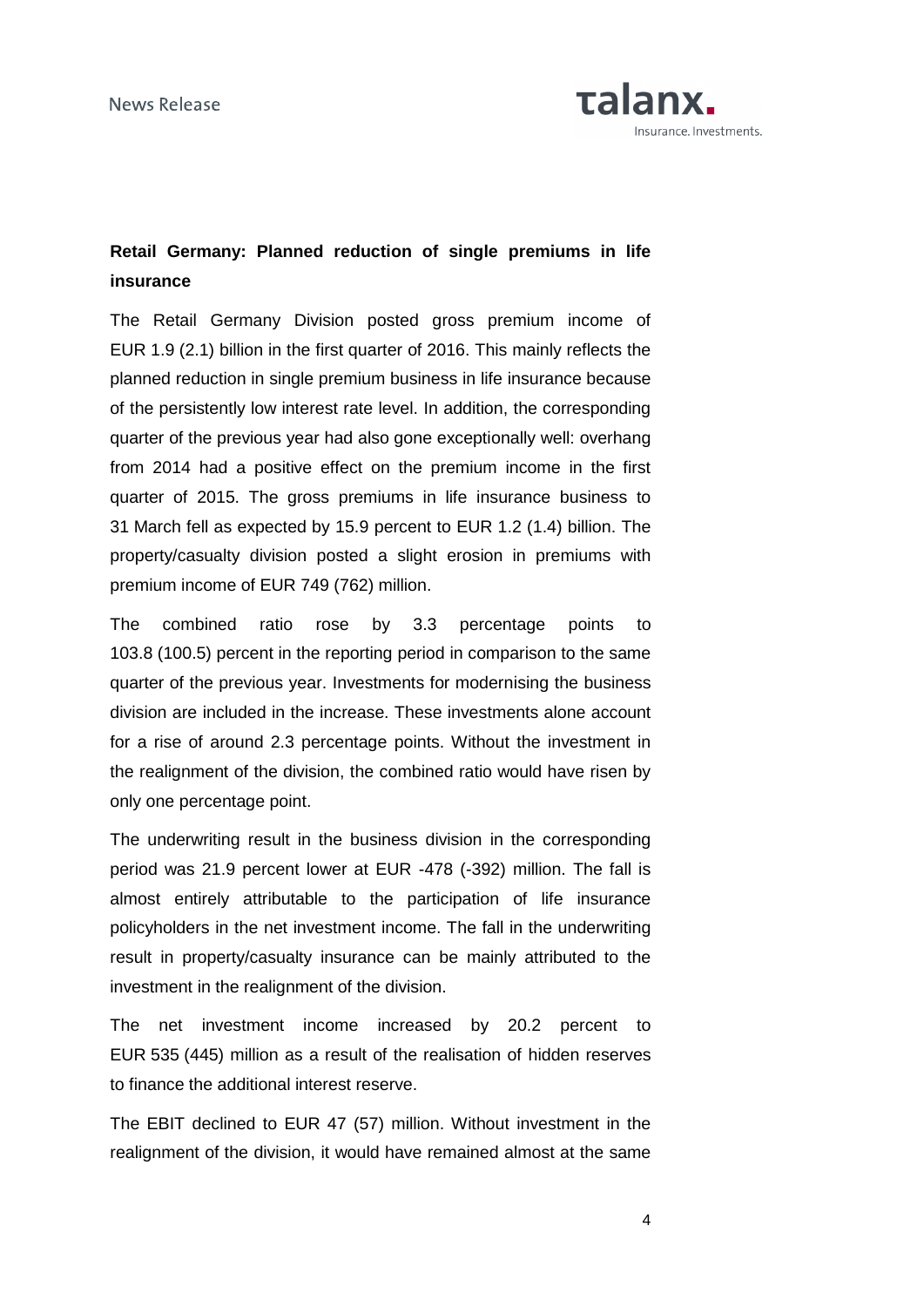News Release

Talanx. Insurance. Investments.

level as the previous year. The contribution to Group net income amounted to EUR 29 (35) million.

### **Retail International: Premium growth in local currencies and stable net investment income**

Gross written premiums in the Retail International Division fell in the reporting quarter by 4.8 percent to EUR 1.1 (1.2) billion due to currency effects. However, with unchanged exchange rate parity, the solid growth of international business is unchanged: the premium income rose by 3.5 percent, without the exchange rate being a factor. The gross written premiums from property insurance as well as life insurance developed differently in the reporting period. As a result of the negative trend in exchange rates, premium income in property insurance business declined by 7.8 percent compared with the prior year period to EUR 758 (822) million. Adjusted for currency effects, it increased by 3.5 percent. In the Life Insurance Division, gross written premiums increased by 1.6 percent to EUR 390 (384) million, and even by 3.4 percent after adjustment for currency effects. The rise of single premiums was attributed to sales through banks at the Italian HDI Assicurazioni.

There was sound growth in core markets as measured in local currency. In Brazil, the gross premiums in local currency rose by 8.3 percent, in Mexico by 13.8 percent and in Chile the premium income more than doubled. The full integration of the Magallanes Group was also a contributing factor as compared with the same quarter in the previous year. In Turkey, gross premium income increased by 11.9 percent after adjustment for currency effects. In Poland, the asset tax introduced for banks and insurance companies at the start of 2016 had the anticipated dampening effect on business performance.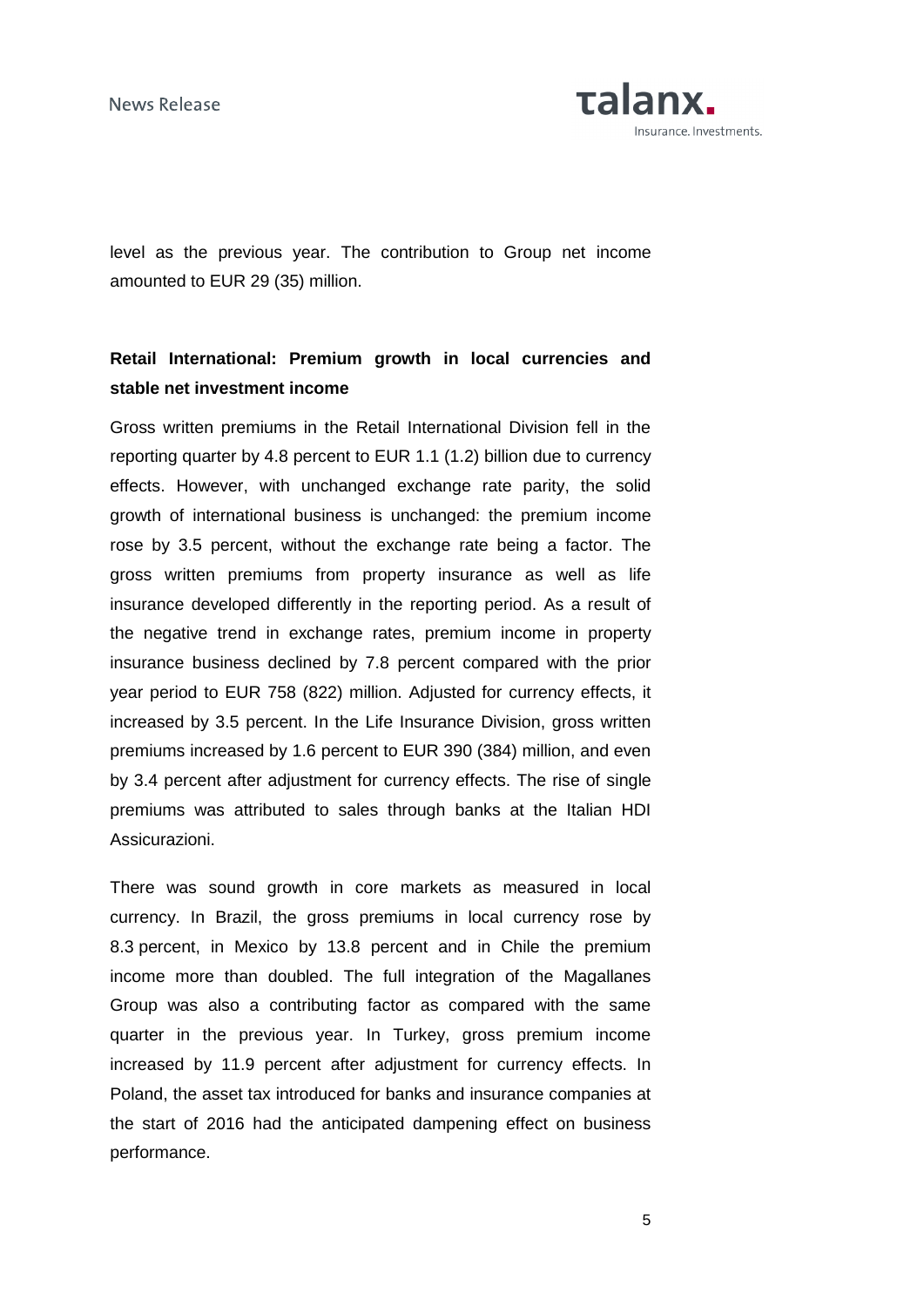

The underwriting result rose slightly by 6.0 percent to EUR 8.4 (8.0) million. At 96.2 (94.6) percent, the combined ratio of property insurers remained stable at a high level. The net investment income rose slightly by 1.3 percent to EUR 80 (79) million. EBIT increased by 8,9 percent to EUR 61 (56) million. The contribution to Group net income was 9.1 percent higher than in the corresponding period at EUR 36 (33) million.

### **Non-Life Reinsurance: Improved underwriting result**

Non-Life Reinsurance recorded a fall in gross written premiums of 4.4 percent to EUR 2.5 (2.6) billion in the first quarter of the 2016 financial year. Adjusted for currency effects, the fall in premiums was 3.7 percent. The underwriting result rose by 37.0 percent against the corresponding period to EUR 100 (73) million. This rise was supported by a lower large loss burden of EUR 56 (62) million. The biggest loss was the earthquake in Taiwan in February. The combined ratio improved overall by 1.2 percentage points to 94.7 (95.9) percent. The net investment income rose in the reporting period by 7.0 percent to EUR 213 (199) million. As a result, EBIT also posted a rise of 11.1 percent to EUR 310 (279) million. The segment contributed EUR 104 (87) million to Group net income.

### **Life/Health Reinsurance: Gross written premiums remain virtually unchanged**

In the Life/Health Reinsurance segment, gross written premiums declined slightly by 1.2 percent to EUR 1.8 (1.8) billion. However, adjusted for currency effects the premium income remained practically unchanged (+0.3 percent). The underwriting result increased by 20.0 percent to EUR -68 (-85) million. Net investment income fell by 28.3 percent in the first quarter of 2016 to EUR 157 (219) million. In the same period of the previous year, a special item of around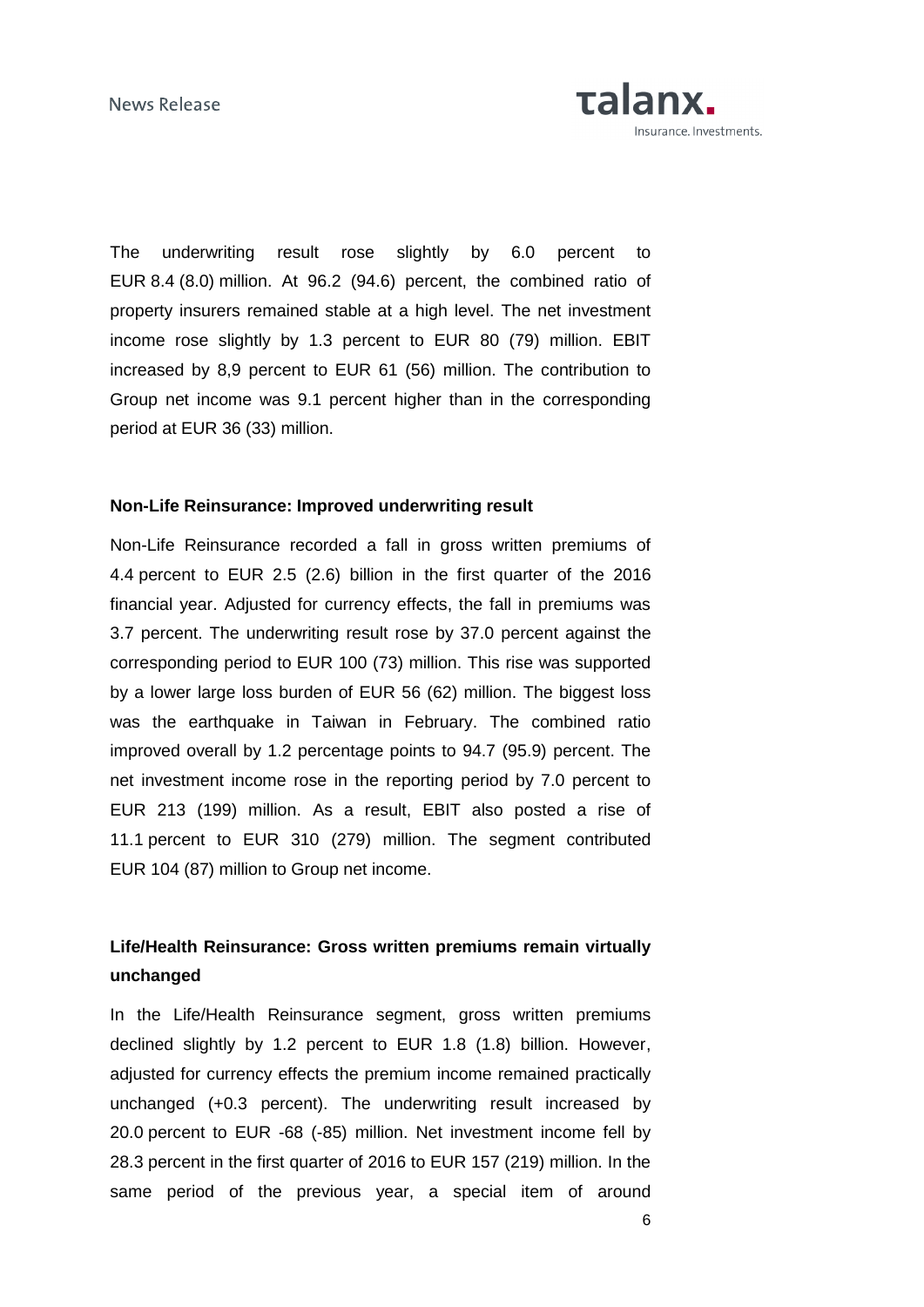**News Release** 



EUR 39 million had a positive effect on the ordinary net investment income. The segment EBIT fell by 41.5 percent to EUR 103 (176) million. The contribution to Group net income fell accordingly to EUR 38 (66) million.

### **Outlook for 2016**

Talanx reaffirms the outlook for the 2016 financial year and is striving to achieve Group net income of approximately EUR 750 million. The Group continues to expect stable gross premium income for the financial year based on steady exchange rates. The IFRS return on investment should amount to at least 3.0 percent and the return on equity should be greater than 8.5 percent. As usual, the targets for the 2016 financial year assume no disruptions on the currency and capital markets and that any large losses will be within the expected range. It is also a stated aim for 2016 to pay out 35 to 45 percent of Group net income as dividends.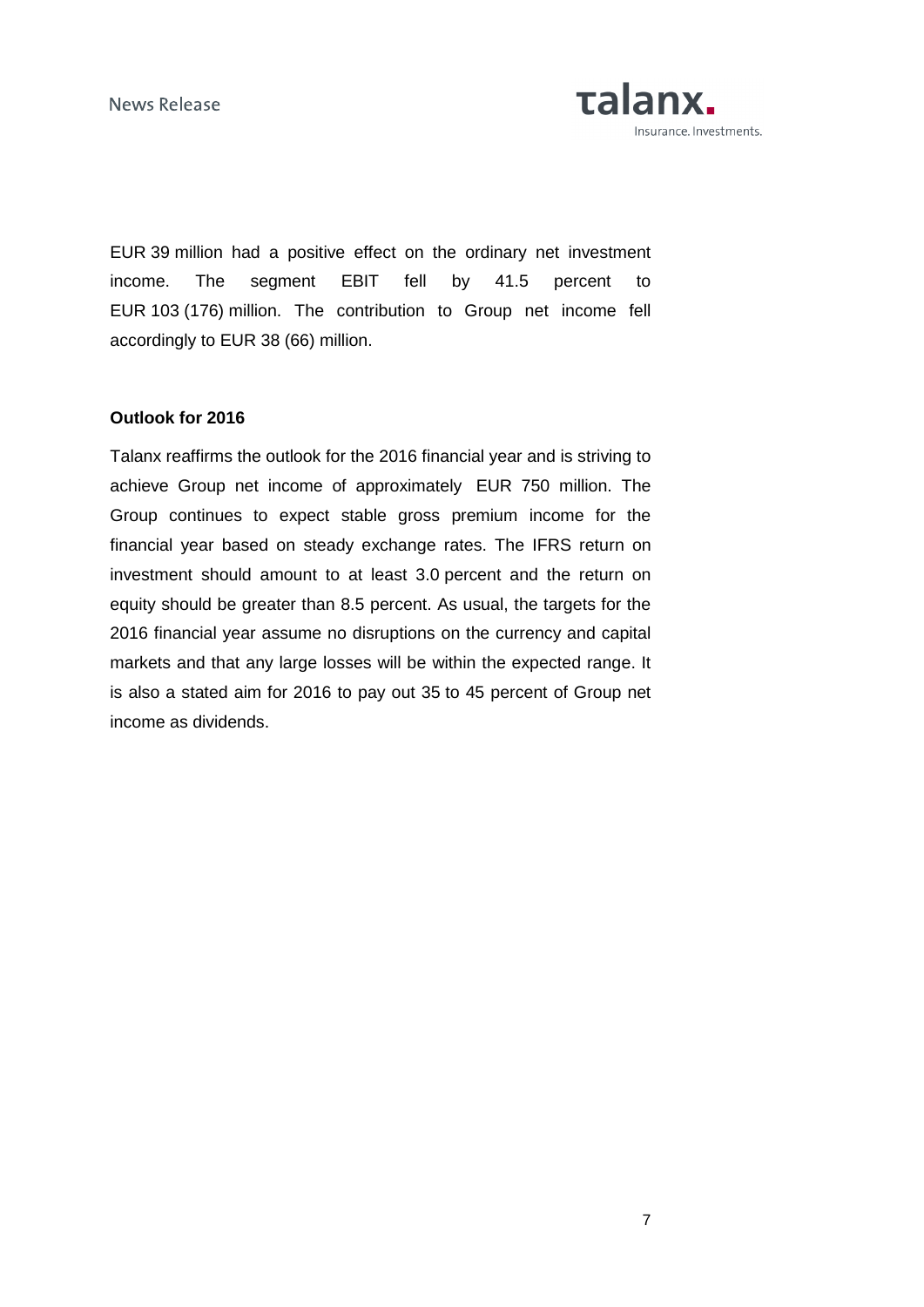

## **Key figures from the Talanx Group income statement for Q1 2016, consolidated (IFRS)**

| <b>EUR</b> million                                                                   | Q1 2016 | Q1 2015 | $+/-$                          |
|--------------------------------------------------------------------------------------|---------|---------|--------------------------------|
| Gross written premiums                                                               | 8,995   | 9,440   | $-4.7\%$                       |
| Net premiums earned                                                                  | 6,266   | 6,367   | $-1.6%$                        |
| Combined ratio in<br>property/casualty primary insurance and<br>Non-Life Reinsurance | 96.3%   | 96.5%   | $-0.2$<br>percentage<br>points |
| Net investment income                                                                | 1,022   | 996     | 2.6%                           |
| Operating profit (EBIT)                                                              | 573     | 643     | $-10.9%$                       |
| Group net income (without non-<br>controlling interests)                             | 222     | 251     | $-11.6%$                       |
| Return on equity <sup>1)</sup>                                                       | 10.6%   | 12.0%   | $-1.4$<br>percentage<br>points |

1) Annualised net income for the reporting period excluding non-controlling interests relative to average equity excluding non-controlling interests

All documentation relating to the interim report: [http://www.talanx.com/~/media/Files/T/Talanx/reports-and](http://www.talanx.com/~/media/Files/T/Talanx/reports-and-presentations/2016/2016_zb1_tx_en.pdf)[presentations/2016/2016\\_zb1\\_tx\\_en.pdf](http://www.talanx.com/~/media/Files/T/Talanx/reports-and-presentations/2016/2016_zb1_tx_en.pdf)

Financial calendar for 2016:

http://www.talanx.com/investor-relations/finanzkalender/termine.aspx

#### **About Talanx**

With premium income of EUR 31.8 billion (2015) and about 22,000 employees, Talanx is one of the major European insurance groups. The Hannover-based Group is active in some 150 countries. Talanx operates as a multi-brand provider with a focus on B2B insurance. Under the HDI brand, which can look back on more than 100 years of tradition, Talanx operates both in Germany and abroad in industrial lines as well as retail business. Further Group brands include Hannover Re, one of the world's leading reinsurers, Targo Versicherungen, PB Versicherungen and Neue Leben, the latter all specialized in bancassurance, the Polish insurer Warta, and the financial services provider Ampega. The rating agency Standard & Poor's has given the Talanx Primary Group a financial strength rating of A+/stable (strong) and the Hannover Re Group one